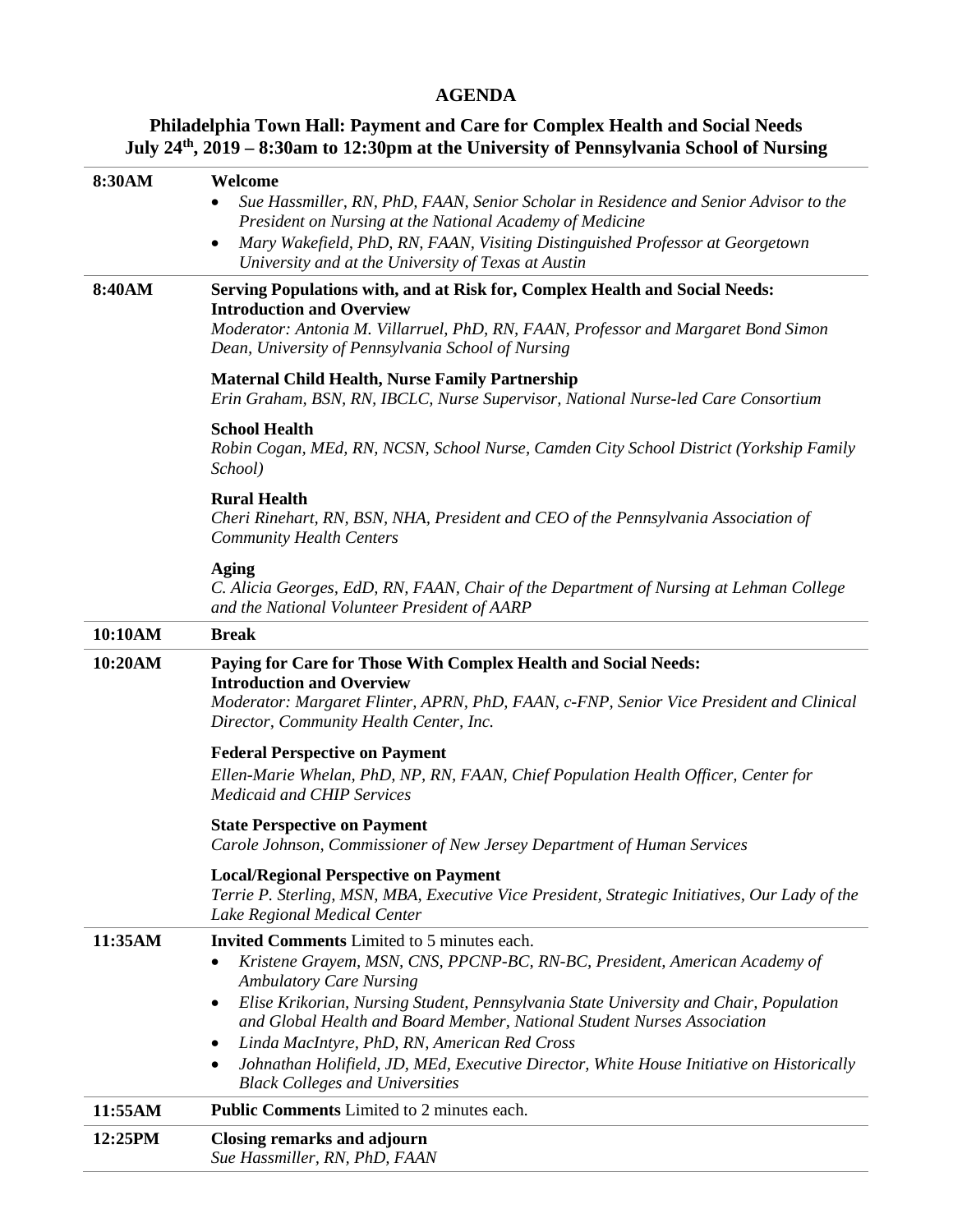# **The Future of Nursing 2020-2030 Philadelphia Town Hall July 24, 2019**

# **SPEAKER BIOGRAPHIES**

**Robin Cogan, MEd, RN, NCSN** is a Nationally Certified School Nurse (NCSN), currently in her 19th year as a New Jersey school nurse in the Camden City School District. Robin is the Legislative Chair for the New Jersey State School Nurses Association. She is proud to be a Johnson & Johnson School Health Leadership Fellow and past Program Mentor. She has been recognized in her home state of New Jersey and nationally for her community-based initiative called "The Community Café: A Conversation That Matters." Robin is the honored recipient of multiple awards for her work in school nursing and population health. These awards include the 2019 National Association of School Nurses President's Award, 2018 NCSN School Nurse of the Year, 2017 Johnson & Johnson School Nurse of the Year, and the New Jersey Department of Health 2017 Population Health Hero Award. Robin serves as faculty in the School Nurse Specialty Program at Rutgers University-Camden School of Nursing, where she teaches the next generation of school nurses. She was presented the 2018 Rutgers University – Camden Chancellor's Teaching Excellence Award for Part-time Faculty. Robin writes a weekly blog called The Relentless School Nurse.

**Margaret Flinter, PhD, APRN** is the Senior Vice President and Clinical Director of the Community Health Center, Inc. (CHCI), a statewide federally qualified health center serving 150,000 patients from its primary care centers across Connecticut, while leading practice transformation initiatives across the country. A family nurse practitioner since 1980, she has held progressive roles in the organization as both primary care provider and executive leader. She founded the Weitzman Institute, CHCI's research, innovation, and education arm in 2005. Margaret served as the national co-director of the Robert Wood Johnson Foundation's Primary Care Teams: Learning from Effective Ambulatory Practices (LEAP) project, which has studied exemplar primary care practices across the country. Margaret has led the national development of a model of postgraduate residency training programs for new nurse practitioners and established the National Nurse Practitioner Residency and Fellowship Training Consortium. Margaret is the Principal Investigator for HRSA's National Cooperative Agreement on Clinical Workforce Development and is the cohost of a weekly radio show, "Conversations on Health Care," which connects people with issues of health policy, reform, and innovation, and speaks widely on topics related to primary care transformation. Margaret received her BSN from the University of Connecticut, her MSN from Yale University, and her PhD at the University of Connecticut. She is a fellow of the American Academy of Nursing and the American Academy of Nurse Practitioners.

**Catherine Alicia Georges, EdD, RN, FAAN,** was elected by the AARP Board of Directors to serve as AARP's National Volunteer President from June 2018 to June 2020. The President's role is filled by an AARP volunteer who is also a member of the all-volunteer AARP Board of Directors. The primary duty of the President is to act as the principal volunteer spokesperson, and liaison between the Board and those AARP serves, the 50-plus and AARP's members and volunteers, engaging with these groups to promote the mission and strategic goals of AARP and to hear their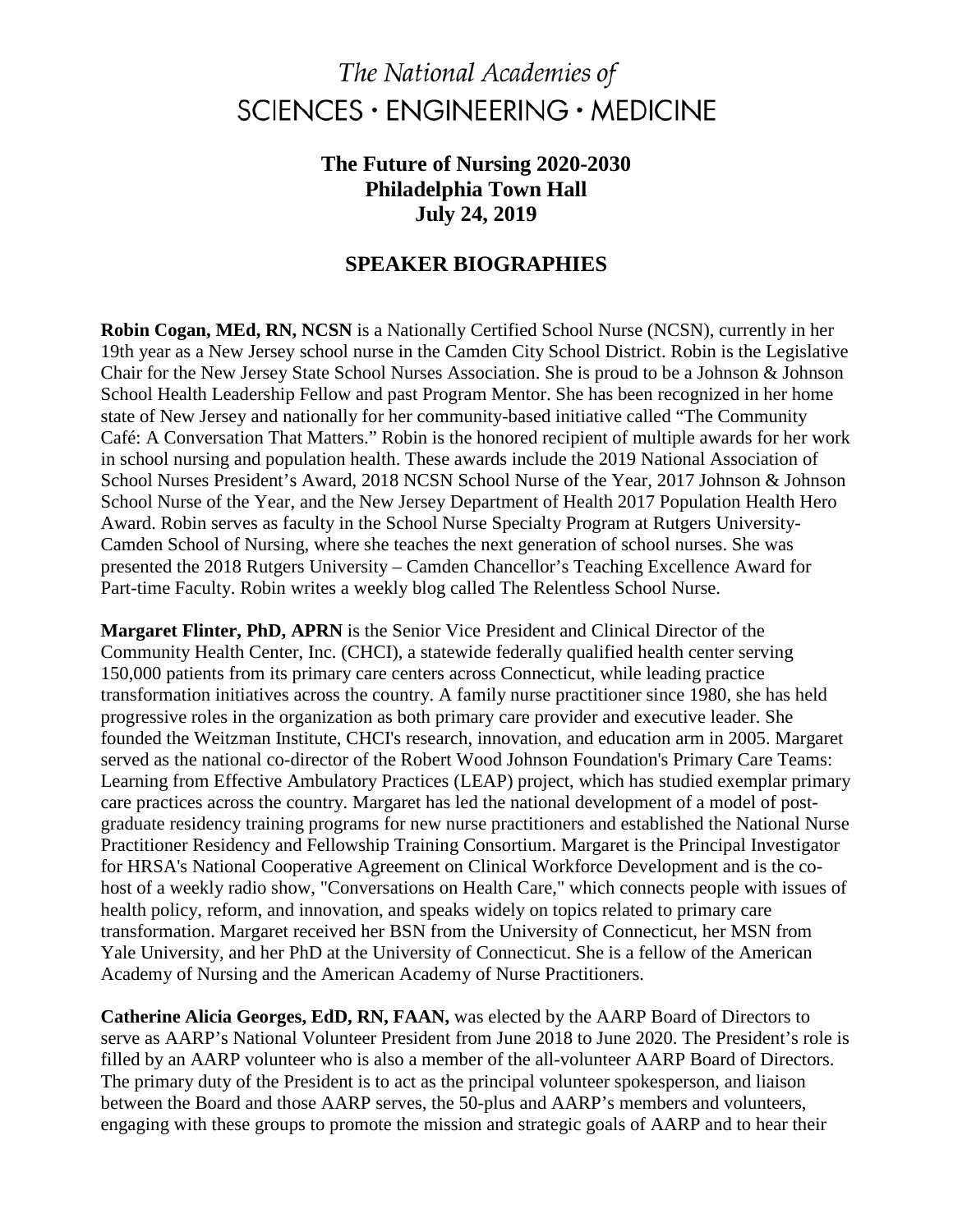perspectives. In addition to her duties representing AARP, Alicia is professor and chair of the Department of Nursing at Lehman College and the Graduate Center of the City University of New York. She is president of the National Black Nurses Foundation. Previously, she was a staff nurse, team leader, supervisor and district manager for the Visiting Nurse Service of New York. She serves on the Board of the Black Women's Health Study and R.A.I.N., Inc. She earned her undergraduate degree from the Seton Hall University College of Nursing, her M.A. in Nursing from New York University and a doctoral degree in Educational Leadership and Policy Studies at the University of Vermont. She resides in Bronx, N.Y.

**Erin Graham, BSN, RN, IBCLC** is a Philadelphia Nurse-Family Partnership (NFP) Supervisor. She also holds a degree in Public Health and is currently pursuing her Doctor of Family Practice degree at Temple University. Erin manages a team of 8 FTE Nurse Home Visitors and is responsible for oversight of public health services to 200 or more families yearly. She has worked as a Registered Nurse in the field of Public Health with a focus on Maternal Child Health and Development for over 10 years in the Philadelphia region. Prior to accepting the Nurse Supervisor position, Erin was a Nurse Home Visitor with NFP for 7 years. She also leads the internal TransFORMers committee; is a contributing member of the Nursing Task Force and LATCH Committees; and serves as a liaison with community and philanthropic organizations.

**Carole Johnson** is the Commissioner of the New Jersey Department of Human Services in Governor Phil Murphy's Administration. She leads New Jersey's largest state agency, managing an \$18 billion, 7,500 employee Department that provides health care and social services to about onein-five New Jerseyans. Under the Murphy Administration, Johnson's Human Services Department has expanded Medicaid coverage of opioid addiction treatment, made new investments in Affordable Care Act outreach and enrollment, substantially increased child care rates for the first time in a decade, and made SNAP food assistance more accessible for community college students. For more than five years, Johnson served in the Obama White House as senior health policy advisor and a member of the Domestic Policy Council health team. In the Obama Administration, she worked to increase health insurance coverage for millions of Americans through the Affordable Care Act, increase coverage of mental health and substance use disorder treatment, combat public health challenges like Ebola and Zika, and improve health and economic security for all Americans. Johnson also served on Capitol Hill, working for the U.S. Senate Special Committee on Aging and for members of the U.S. Senate Finance Committee and U.S. House of Representatives Ways and Means Committee. In addition, she managed health care workforce policy issues for the U.S. Department of Health and Human Services and was policy director for the Alliance of Community Health Plans, program officer with the Pew Charitable Trusts health program, and senior government relations manager with the American Heart Association.

**Cheri L. Rinehart, RN, BSN, NHA** is President & CEO of the Pennsylvania Association of Community Health Centers (PACHC), the state association representing the more than 300 Community Health Centers and like-mission providers throughout Pennsylvania. Ms. Rinehart is a registered nurse and licensed nursing home administrator. She has held various administrative positions, including vice president and director of nursing, in health care organizations. Her health policy expertise spans the health care continuum, from primary care to long-term care and end of life care. Ms. Rinehart was one of 20 nurses selected nationwide in 2004 for a Robert Wood Johnson Executive Nurse Fellowship, is a graduate of Penn State's RULE Rural-Urban Leadership Program and is a summa cum laude graduate of Bloomsburg University. She is chair elect of the NACHC Primary Care Association Leadership Committee, was named to the national Rural Primary Care Issue Group and serves on several other national healthcare boards and committees.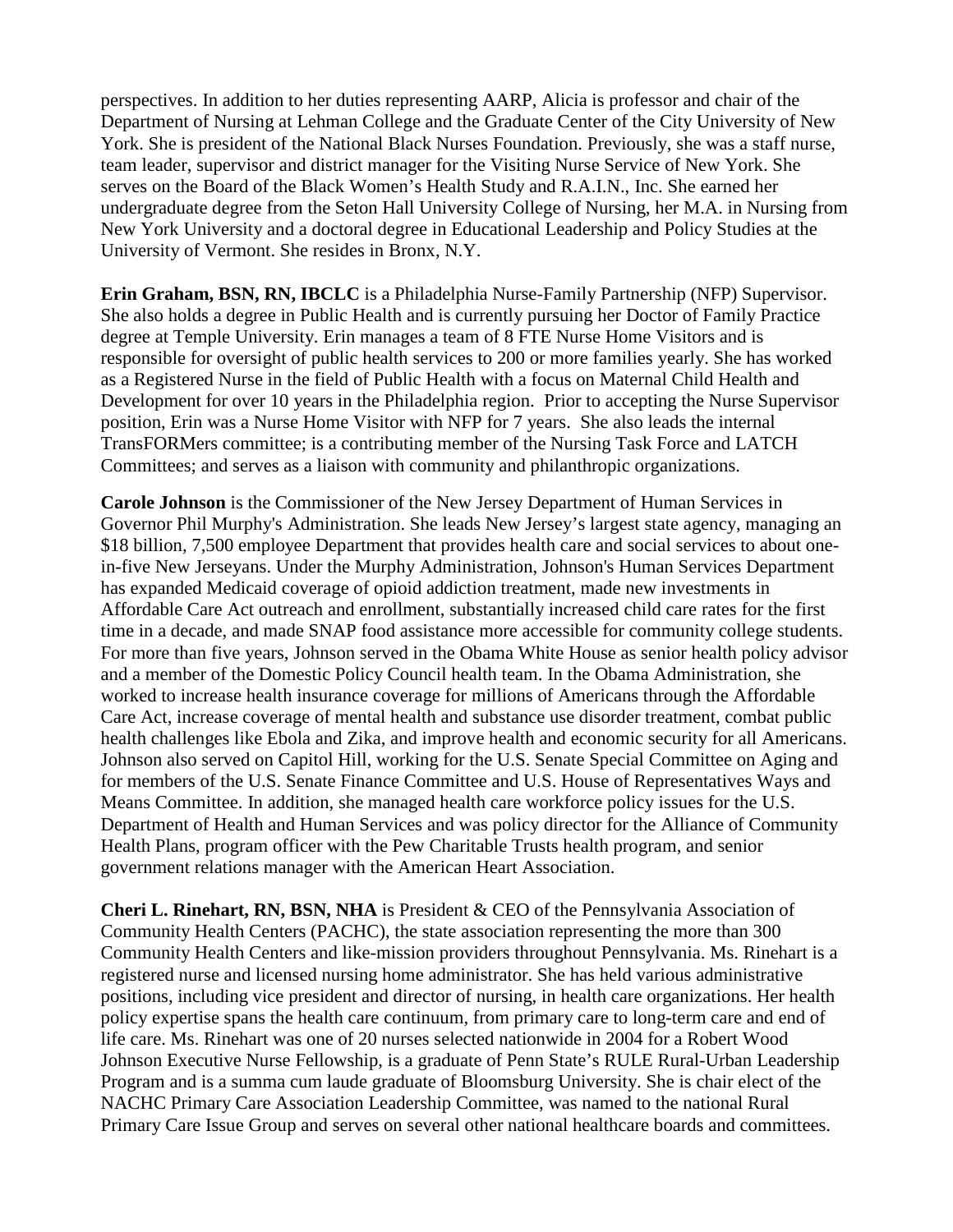She has served on numerous state committees and task forces. She is the recipient of several awards for her work in rural and emergency health care.

**Terrie P. Sterling, MSN, MBA,** is the Executive Vice President, Strategic Initiatives of the Lady of the Lake Regional Medical Center, leading the development of our freestanding Children's Hospital including governance, leadership, and completion of construction in Fall, 2019. Terrie is also spearheading a comprehensive nursing workforce initiative that builds on strong relationships with regional schools of nursing, as well as the State and National Nurses Associations. As a champion for clinical practice and nursing professionalism, she will accelerate the top priority to attract and retain nurses who share our ministry values and commitment to excellence. She was formerly the Chief Operating Officer of Our Lady of the Lake Regional Medical Center, overseeing the day-to-day operations of the largest hospital in Louisiana with more than 800 beds, as well as a children's hospital that provided care to more than 95,000 kids last year from all 64 parishes. Under Sterling's leadership, Our Lady of the Lake was recognized among the best in the nation by U.S. News & World Report in its 2017-18 "Best Hospitals" rankings. And for the first time, Our Lady of the Lake was nationally ranked as a top 50 provider in the specialty of Ear, Nose & Throat. The hospital ranked No. 37 out of more than 4,500 medical centers evaluated in the United States. OLOL achieved Magnet designation during Sterling's tenure. Her education includes a Bachelor of Science in Nursing from Northeast Louisiana University, a Master's Degree in Business Administration from Louisiana State University and a Master of Nursing Science Degree from Loyola University. Sterling served on the Board of the Federal Reserve Bank of Atlanta, New Orleans Branch, and has also been involved with the Capital Area United Way, Alzheimer's Services of the Capital Area, Capital Area American Heart Association and Louisiana Action Coalition. She was recently elected to the Board of the Louisiana Organization of Nursing Leadership. Mrs. Sterling has been a member of the Rotary Club of Baton Rouge since 2006.

**Antonia M. Villarruel, PhD, RN, FAAN** is the Margaret Bond Simon Dean of Nursing at the University of Pennsylvania School of Nursing and Co-Director of the School's WHO Collaborating Center for Nursing and Midwifery Leadership. Villarruel also holds an appointment as Senior Fellow at the Leonard Davis Institute of Health Economics, University of Pennsylvania. As a bilingual and bicultural nurse researcher, Dr. Villarruel has extensive research and practice experience with diverse Latino and Mexican populations, and health promotion and health disparities. She incorporates a community-based participatory approach and has been the PI/Co-PI of over eight randomized clinical trials on reducing high-risk behaviors in teens. She developed one such program to reduce sexual risk behavior among Latino youth, titled ¡Cuídate! which was disseminated nationally. Additionally, Dr. Villarruel has assumed leadership in many national and local organizations. She currently chairs the National Academy of Medicine's Roundtable on the Promotion of Health Equity. She also co-chairs the Strategic Advisory Council of the AARP/RWJ Center for Health Policy Future of Nursing Campaign for Action. Dr. Villarruel is a Trustee of the American Board of Internal Medicine Foundation and an invited member of the Aspen Health Strategy Group. She is a member of the National Academy of Medicine as well as a Fellow of the American Academy of Nursing and the College of Physicians of Philadelphia. She is recipient of many awards and honors including: the President's Award for Health Behavior Intervention Research from the Friends of the National Institute of Nursing Research and the Sigma Theta Tau International Nurse Researcher Hall of Fame Award. Villarruel earned her BSN from Nazareth College, an MSN from the University of Pennsylvania and her PhD in nursing from Wayne State University.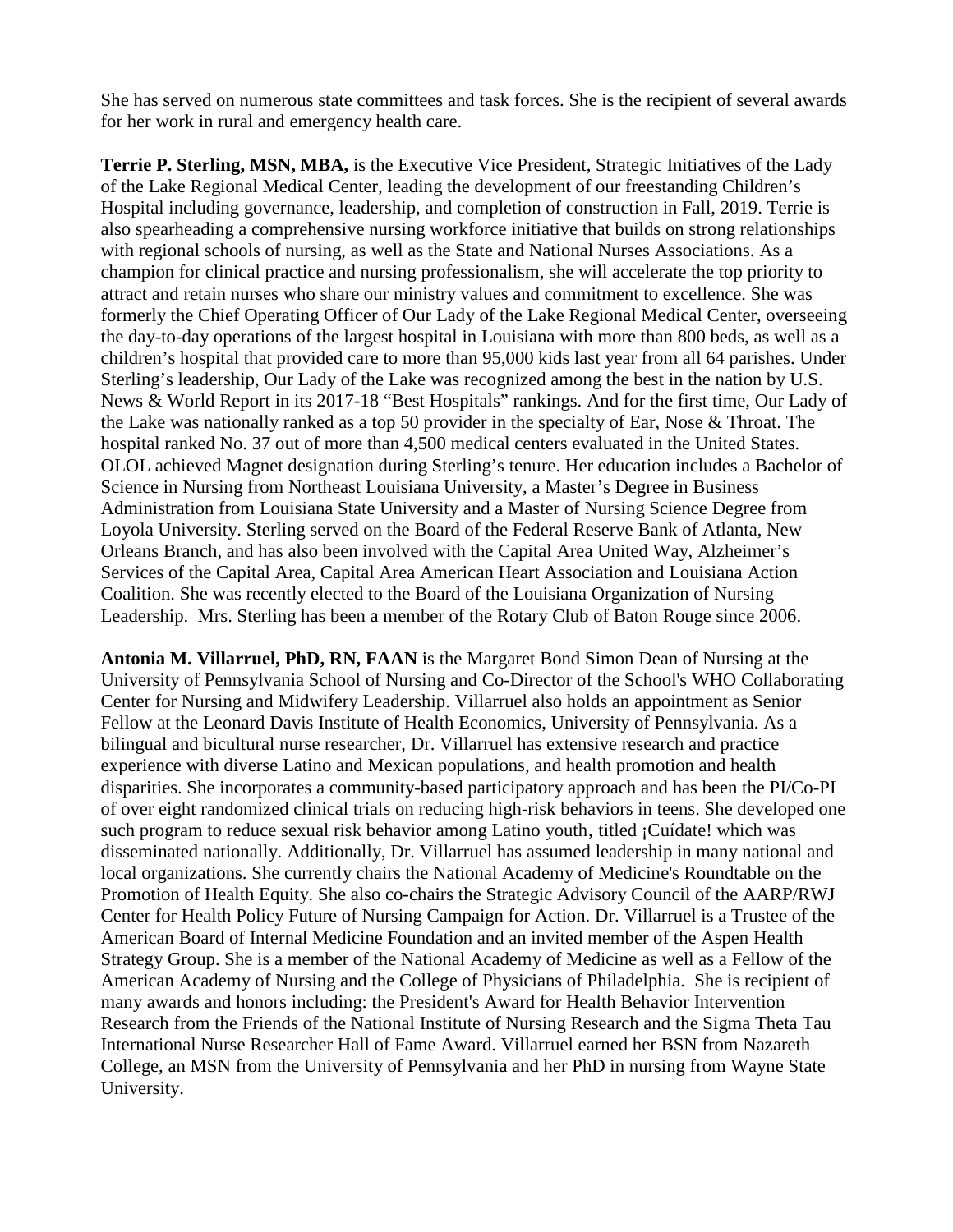**Ellen-Marie Whelan, PhD, NP, RN,** is the Chief Population Health Officer at CMS for the Center for Medicaid and CHIP Services (CMCS) and a Senior Advisor at the Center for Medicare and Medicaid Innovation (CMMI) where she coordinates the pediatric portfolio across the Center. In both positions, Dr. Whelan works on the design, implementation and testing of delivery system transformation and payment reform initiatives, including addressing social determinants of health. Previously, Dr. Whelan was the Associate Director of Health Policy at the Center for American Progress during the development and passage of the Affordable Care Act and started her policy career in the U.S Senate for 5 years, first as a health policy advisor for Senator Tom Daschle, as a Robert Wood Johnson Health Policy Fellow and then as Staff Director on the Aging subcommittee to the Senate Committee on Health, Education, Labor and Pensions (HELP). Before coming to Capitol Hill, Dr. Whelan was a health services researcher and faculty member at the University of Pennsylvania and Johns Hopkins University and practiced as nurse practitioner for over a decade. She has worked in a variety of primary care settings and started an adolescent primary care clinic in West Philadelphia. Through this process, she became one of the first nurse practitioners in Pennsylvania to obtain an independent Medicaid provider number and for starting the nursing center she received the Secretary's Award for Innovations in Health Promotion and Disease Prevention, presented by U.S. Secretary of Health and Human Services, Donna Shalala. In 2011, the American Association of Colleges of Nursing (AACN) honored Dr. Whelan with their Luminary Award acknowledging her contributions in public policy and from 2012-2015 she was a Robert Wood Johnson Foundation Executive Nurse Fellow. Dr. Whelan holds a bachelor's degree from Georgetown University, a master's degree and Ph.D. from the University of Pennsylvania and The Leonard Davis Institute of Health Economics and completed a postdoctoral fellowship in primary care policy with Barbara Starfield, MD at the Johns Hopkins School of Public Health.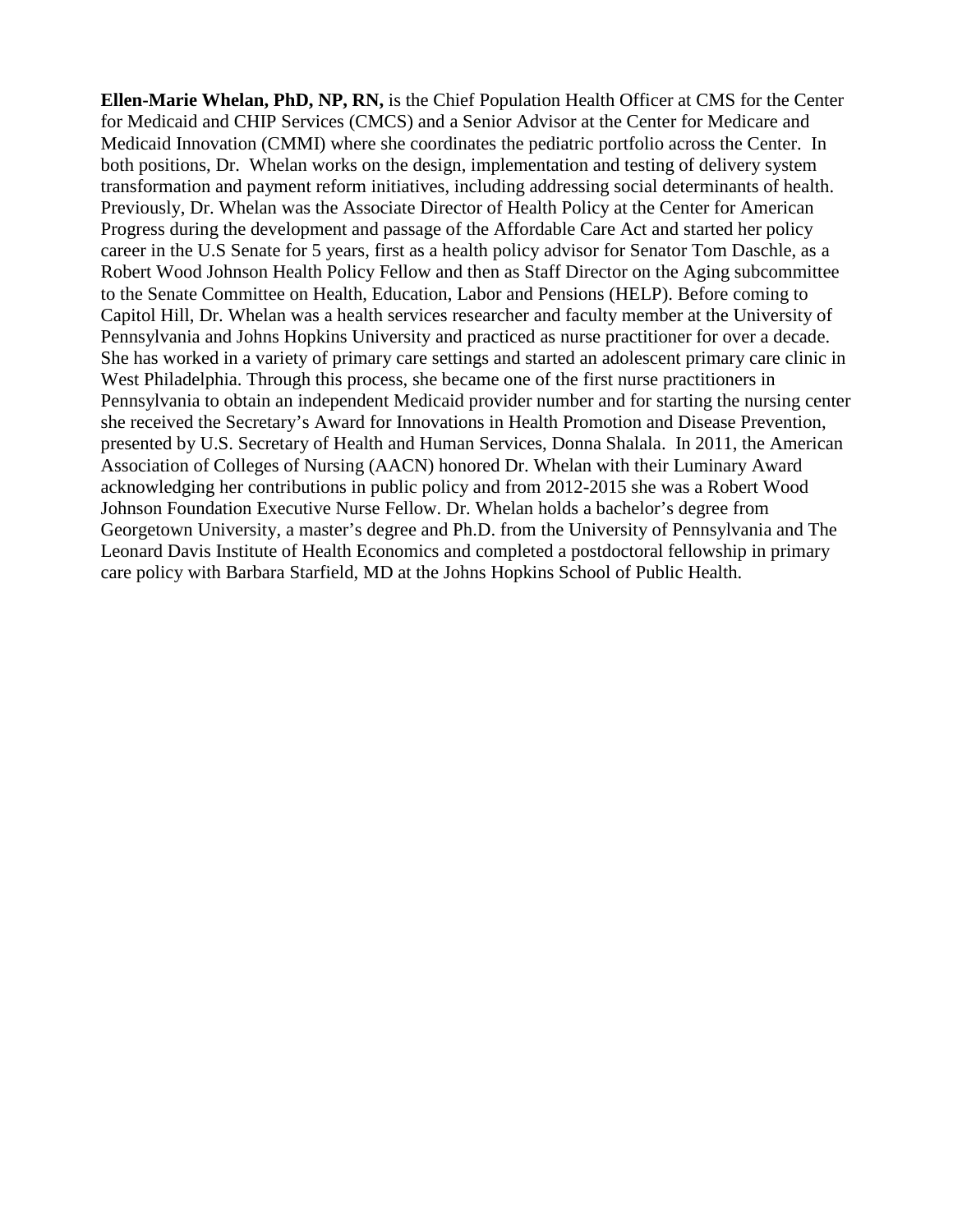## **Statement of Task**

### **The Future of Nursing 2020-2030**

An ad hoc committee under the auspices of the National Academies of Sciences, Engineering, and Medicine will produce a consensus report that will chart a path for the nursing profession to help our nation create a culture of health, reduce health disparities, and improve the health and well-being of the U.S. population in the 21st century. The committee will examine the lessons learned from the Future of Nursing Campaign for Action as well as the current state of science and technology to inform their assessment of the capacity of the profession to meet the anticipated health and social care demands from 2020 to 2030, with emphasis on multi-sector teams and partnerships.

In examining current and future challenges, the committee will consider:

- the role of nurses in improving the health of individuals, families, and communities by addressing social determinants of health and providing effective, efficient, equitable, and accessible care for all across the care continuum, as well as identifying the system facilitators and barriers to achieving this goal.
- the current and future deployment of all levels of nurses across the care continuum, including in collaborative practice models, to address the challenges of building a culture of health.
- system facilitators and barriers to achieving a workforce that is diverse, including gender, race, and ethnicity, across all levels of nursing education.
- the role of the nursing profession in assuring that the voice of individuals, families and communities are incorporated into design and operations of clinical and community health systems.
- the training and competency-development needed to prepare nurses, including advance practice nurses, to work outside of acute care settings and to lead efforts to build a culture of health and health equity, and the extent to which current curriculum meets these needs.
- the ability of nurses to serve as change agents in creating systems that bridge the delivery of health care and social needs care in the community.
- the research needed to identify or develop effective nursing practices for eliminating gaps and disparities in health care.
- the importance of nurse well-being and resilience in ensuring the delivery of high quality care and improving community health.

In developing its recommendations for the future decade of nursing in the United States, the committee will draw from domestic and global examples of evidence-based models of care that address social determinants of health and help build and sustain a culture of health.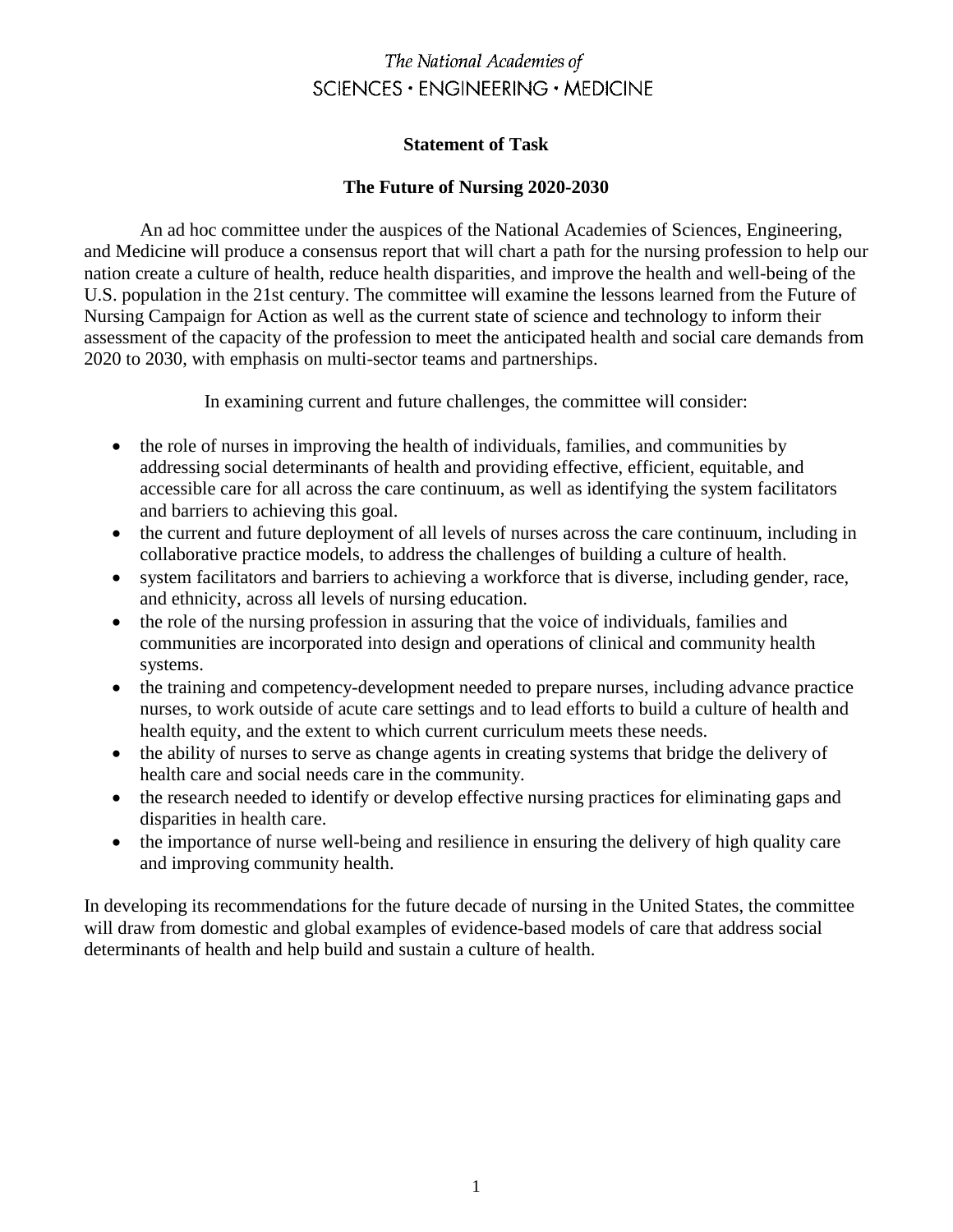# **Committee Members**

#### **Mary K. Wakefield, Ph.D., R.N. (co-chair)**

Visiting Distinguished Professor, Georgetown University, DC Visiting Professor, University of Texas at Austin

#### **David R. Williams, Ph.D., M.P.H. (co-chair)**

Florence Sprague Norman and Laura Smart Norman Professor of Public Health, and Chair, Department of Social and Behavioral Sciences Harvard T.H. Chan School of Public Health

#### **Maureen Bisognano, M.S.**

President Emerita and Senior Fellow Institute for Healthcare Improvement

#### **Jeffrey Brenner, M.D.**

Senior Vice President, Clinical Redesign UnitedHealthCare Community and State

#### **Peter I. Buerhaus, Ph.D., R.N. FAAN**

Professor of Nursing and Director, Center for Interdisciplinary Health Workforce Studies, College of Nursing, Montana State University

#### **Marshall H. Chin, M.D., M.P.H.**

Richard Parrillo Family Professor of Healthcare Ethics, Department of Medicine, The University of Chicago

#### **Regina Cunningham, Ph.D., R.N., NEA-BC, FAAN**

Chief Executive Officer, Hospital of the University of Pennsylvania

#### **José J. Escarce, M.D., Ph.D.** Professor of Medicine, David Geffen School of Medicine; Vice Chair for Academic Affairs, Department of Medicine, University of California, Los Angeles

School of Medicine

**Greer Glazer, Ph.D., R.N., CNP, FAAN** Dean, University of Cincinnati College of

Nursing

**Marcus Henderson, B.S.N., R.N.** Fairmount Behavioral Health System

# **Angelica Millan, D.N.P., R.N., CNS**

Healthcare Consultant and Educator

# **John W. Rowe, M.D.**

Mailman School of Public Health, Columbia University

## **William M. Sage, M.D., J.D.**

James R. Dougherty Chair for Faculty Excellence, School of Law, and Professor of Surgery and Perioperative Care, Dell Medical School.

The University of Texas at Austin

# **Victoria Tiase, M.S.N., R.N.-B.C., FAMIA**

Program Director of Research Science and Informatics Strategy, and Director, NYP Analytics, New York Presbyterian Hospital

## **Winston F. Wong, M.D., M.S., FAAFP**

Medical Director, Community Health, Director, Disparities Improvement and Quality Initiatives, Permanente Medicine, Kaiser Permanente